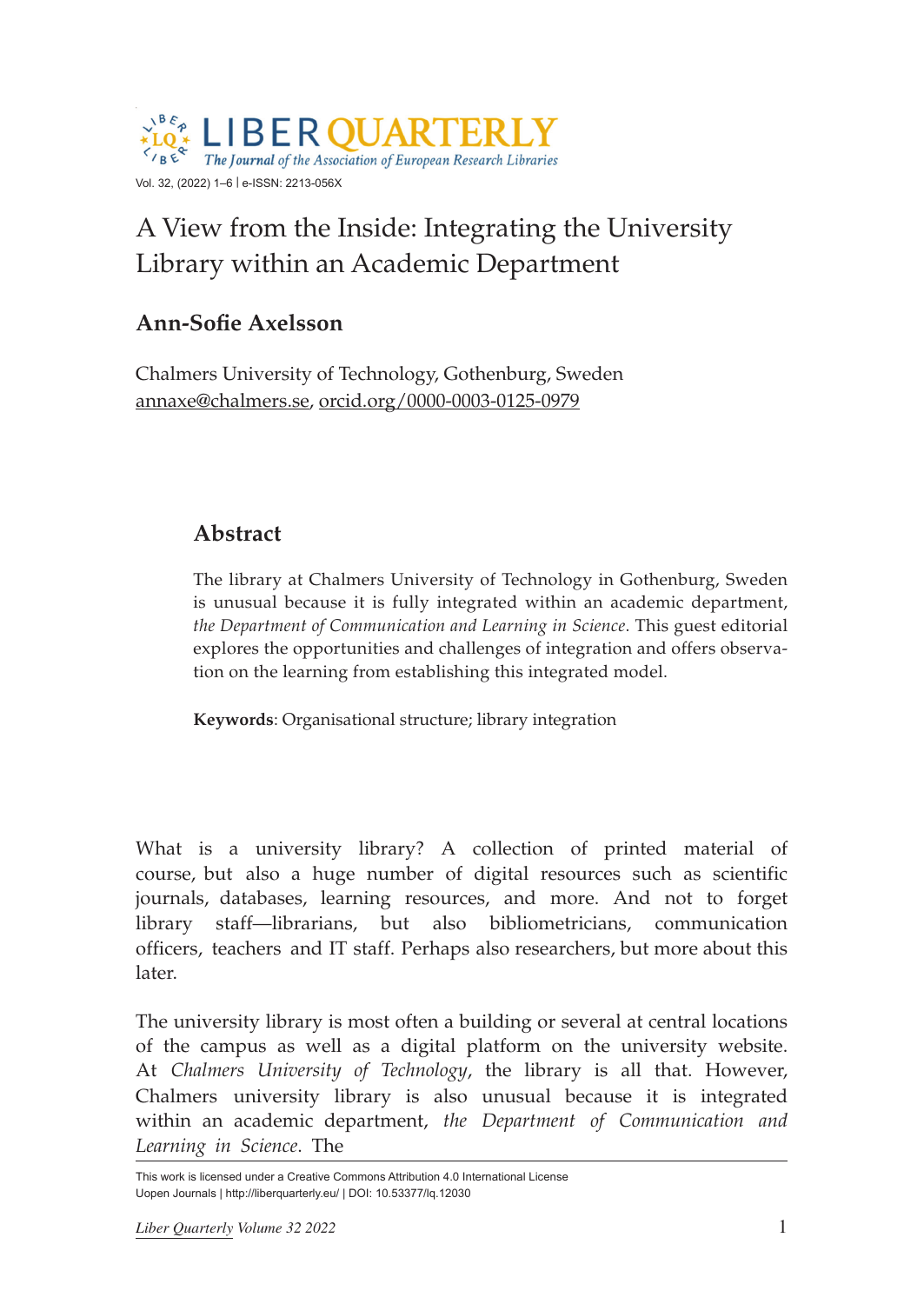whole department consists of four divisions, among which two of those are library divisions: *the Division of Learning and Learning Environments* and *the Division of Information Resources and Scientific Publication*. The other two divisions, *the Division of Engineering Education Science* and *the Division of Language and Communication*, run standard academic activity, i.e., teaching, research, and knowledge transfer. The department also has, like every other academic department, a *Division of Operational Support*.

## **1. Understanding the Significance of Organisational Position**

Does the library in this integrated model change its meaning or presence? Is there still a library? Of course, there is. But it is also true that this library has no organisation of its own, no single entity in the organisational chart called "the library". Instead, we often talk about the "library divisions". However, most often still, in daily speech, we talk about the library, both within the department itself and outside it, in our dialogues with faculty members of the other departments, with the university management, and with other, external partners in the university sector. How come? I believe every organisation has one internal structure established to function; that is, that has reasonable roles and assignments that makes the machinery work smoothly, and one external structure, which is accessible, reachable, and understandable to others. As a service organisation with patrons and partners, the internal structure of the university library is of less importance. I do believe that the internal structure is important, but not in the contact with patrons and partners, because what they want is their needs to be fulfilled. The importance of the internal structure and organisation of the university library lies in how the library can organise its work tasks and mobilise its resources.

The importance of the external structure on the other hand, lies in how the library services can be reached. A simple example from another sector could be the global home furniture store, IKEA. As a customer I really do not care about the organisation of the company, the titles of the staff nor what management philosophy lies behind it. I just want to get my piece of furniture, at a reasonable price and with the highest possible quality. This fundamental requirement probably also goes for university libraries. I do think that libraries and other service organisations should be well organised, well thought through, and relevant for their purposes, but I believe we need to think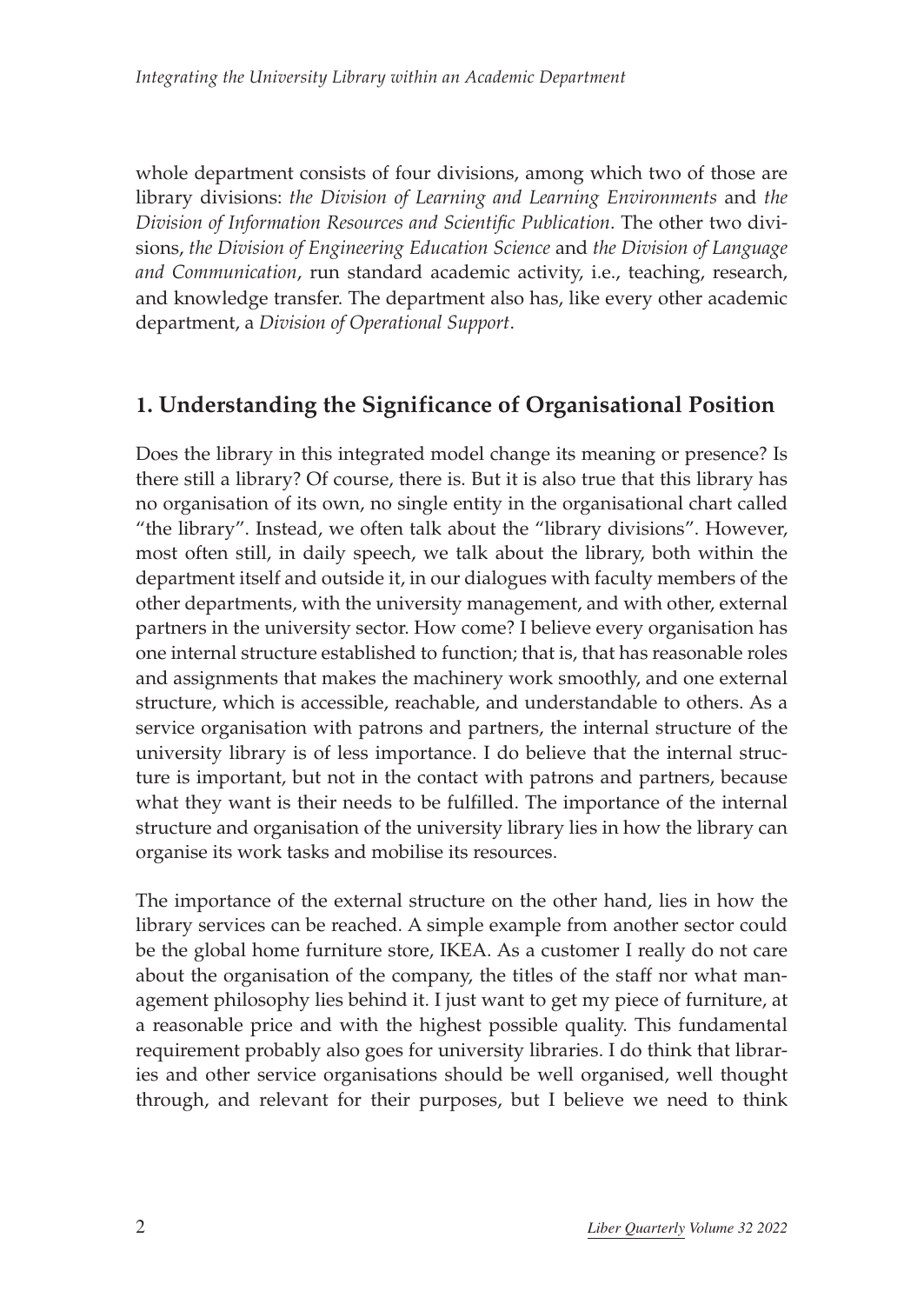more carefully about and acknowledge the two sides of the organisational coin. My experience from re-organising the current and previous academic organisations, including the university library, is that we too often mix up the internal and the external structure and try to be everything at once: a well-oiled machine and a reachable partner. Looking at my own university library organisation I consider it perfectly acceptable to have a complex internal structure to make sure our work tasks are carried out by the most competent staff with a range of complex skills, but at the same time talk about the library with partners and patrons in the simplest way, as if we had one simple and understandable library entity and, just as importantly, one mind. However, for this to succeed, we need library staff to work at the back and act at the front. To use Erving Goffman's terminology (Goffman, 1959) the "self" of the library, i.e., the librarians, should present "the conception" of the library in meeting with patrons, and become trusted, even though the self, backstage, also has many more roles, nuances, and wills. In everyday library practice this means that whoever from the complex library organisation meets a patron, they should act as if there is one single library 'mind and body'. If the patron has questions that the librarian cannot answer immediately, s/he should indicate that s/he can get the answer, because that is what the patron reasonably expects. S/he should then pose the questions to specialist colleagues before going back to the patron with the answers.

#### **2. Some Advantages of Integration**

This leads us to questions about the advantages and drawbacks when a library is integrated with an academic department. As an academic with a PhD in Technology Management and Economics and an academic career with teaching and research on the societal effects of digitalisation, and now with a dual role as head of an academic department and university library director, it is easy to take the library patrons' perspective as former student, doctoral student, and researcher/teacher. At most other Swedish universities, the library is a division within the university operational support and with the library director reporting to the university director. This structure puts the library director at the same table as other senior professional services colleagues including the IT manager, the HR director, and the Communications director. Nothing wrong with having good relationships with the operational support of the university, but what is missing is the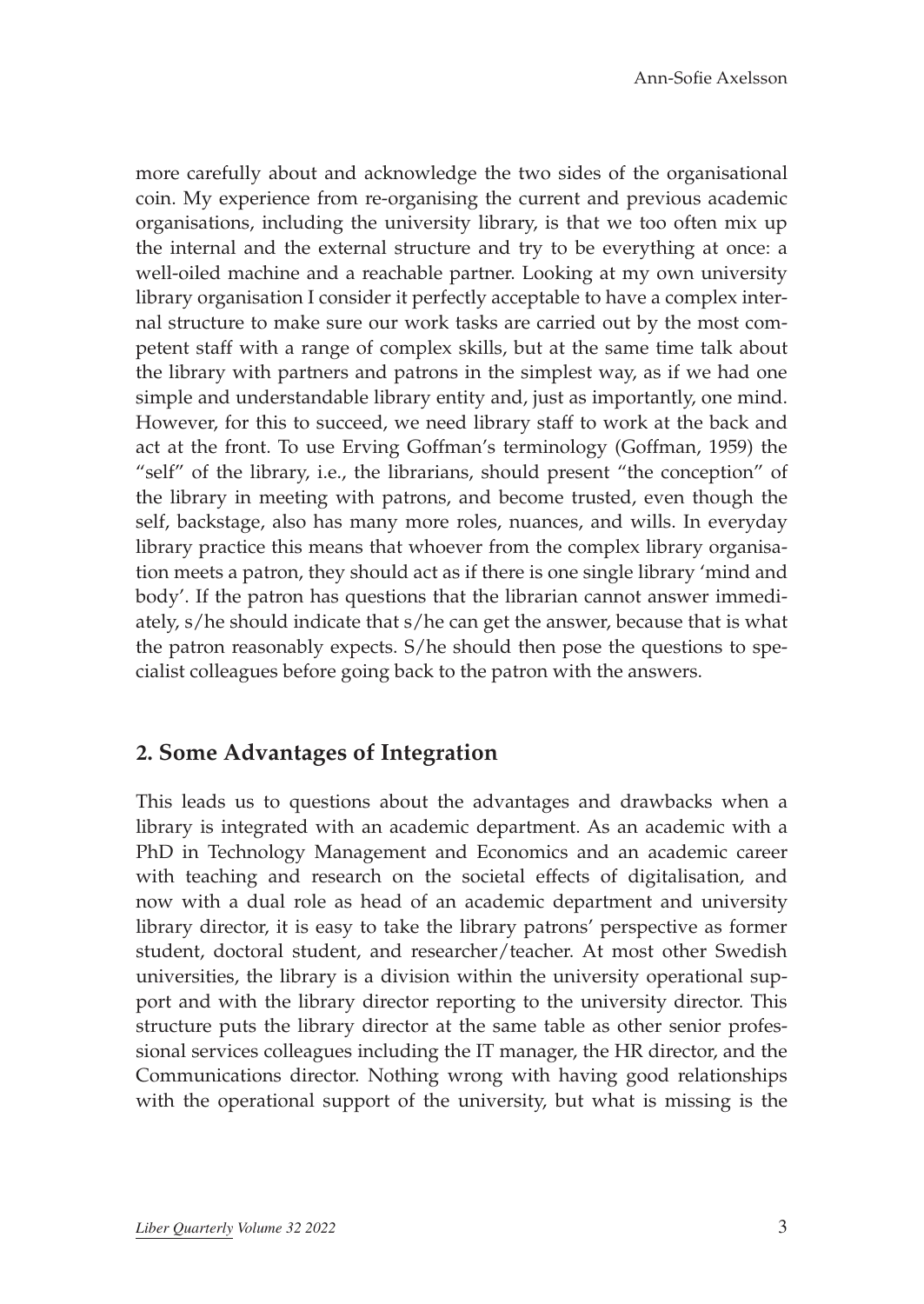direct contact with the academic departments of the university. This of course can be accounted for in matrix structures, or by taking time to build those relationships separately, but being a head of a division within the university operational support with a good relationship to the departmental heads is different from being one departmental head among others. Chalmers is a single faculty university and there is no dean, only heads of department on the highest level, who all—including me in my role as departmental head and library director—report directly to the vice chancellor of the university. At larger universities there are more faculties, most often lead by deans. At some universities the library director is part of the university academic management, at others s/he may be part of the university operational management. Does that make a difference? I believe it does. As in my case, being one of 13 heads of departments, and in that role part of the university management, it is never difficult to raise and discuss specific library issues. I can also, whenever needed, speak directly to my own manager, the vice chancellor (or in fact CEO) of the university. This role of mine gives the university library admission to the core processes of the university and a possibility to keep my heads of department colleagues up to date with library developments, and perhaps even more important, bring ideas and needs expressed by the university faculty back to the library. In this integrated model, it is also more straightforward to integrate library teaching with the educational programmes of the university. The two academic divisions within my department conduct teaching of their specific academic subjects within all educational programmes at all levels at the university, mostly as integrated parts in courses, in collaboration with teachers with subject specific expertise. Library teaching activity thereby becomes more easily integrated with the engineering programmes, being a part of the department's offer and service to the engineering programmes. The library teaching becomes an obvious share of the teaching run at the department instead of something negotiated and offered in a separate process. This integrated model also places the library, its services and its staff, into a direct and close relationship with our researchers and research activity. A while ago, the department conducted an analysis of the success rate of the applications during the last couple of years for external research funding. The result showed a need for more strategic and long-term preparation for successful proposals, an internal peer review structure to increase the quality of the proposals, and a better alignment between proposal and funding agency. To support that to happen we have now appointed one person, part-time, to work with research support during an extended period. This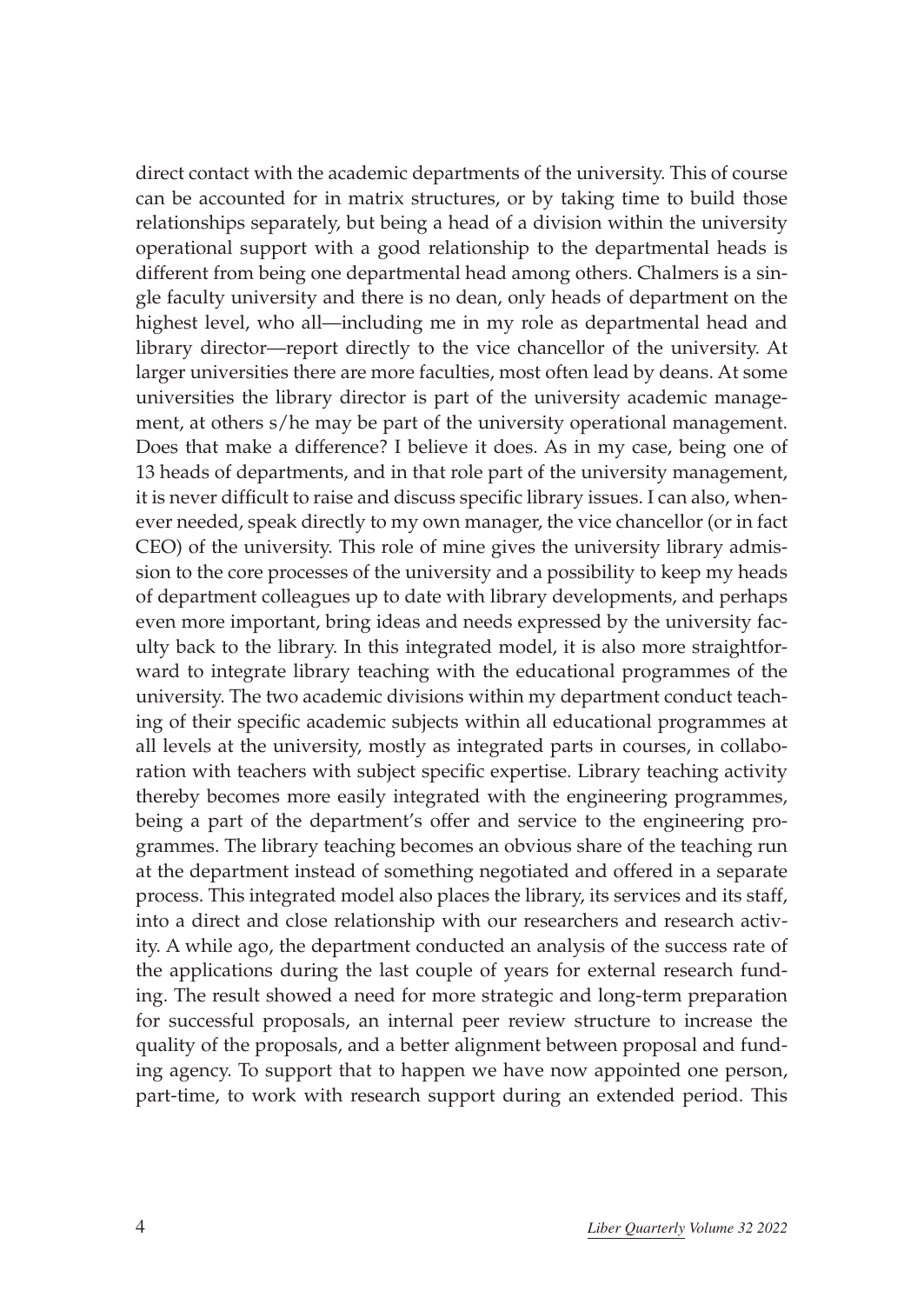research support will also be available for librarians with research ambitions. We already have library staff with PhDs in the department as well as one PhD student, and a good relationship to the Swedish School of Library and Information Science, also geographically close to Chalmers. The potential for conducting library research is there already and could now be even stronger, with a dedicated research support at hand in our own department. In an integrated academic department, it is also easier for a librarian to observe the academic research process at close hand so as to engage, to learn and to develop services. Finally, the mix of staff brings a rich range of competences and perspectives, and this combination can spark many more new and innovative ideas on current activities as well as potential plans. Spending time on team building is of specific importance to get as much as possible out of this mixed management group. Stimulating the division heads to collaborate and recognise synergies inspire the staff to reach out to each other.

#### **3. Is there a Downside to Integration?**

Integration is never easy; we all know that. We can refer to Snow's concept "two cultures" (Snow, 1993), which was originally discussing the divide between science and arts, but it could easily be applied to the divide between the academic teaching and research within a university and the university's operational support. The latter is often considered as less important and can be the part of the university most at risk of cost cutting during bad times. However, as often argued, teachers and researchers would not be much without the university support functions. Still, there is often a perceived barrier between the academic and the operational support staff. In the light of this discussion, we are accommodating these two cultures within the same department, with about half of the staff members belonging to each respective group. We therefore find that roughly half of the matters on the agenda of the department management meetings relate to the library and half the academic divisions. Therefore, the composition of the management group needs to be balanced between the representative groups, but with an expectation that everyone should be interested and engaged in all matters. This is demanding, getting to know other activities to a level where one can be part of a strategic discussion and development. I have, without doubt, a fantastic and engaged group, with deep knowledge about their own areas and a strong will to develop their knowledge of others.